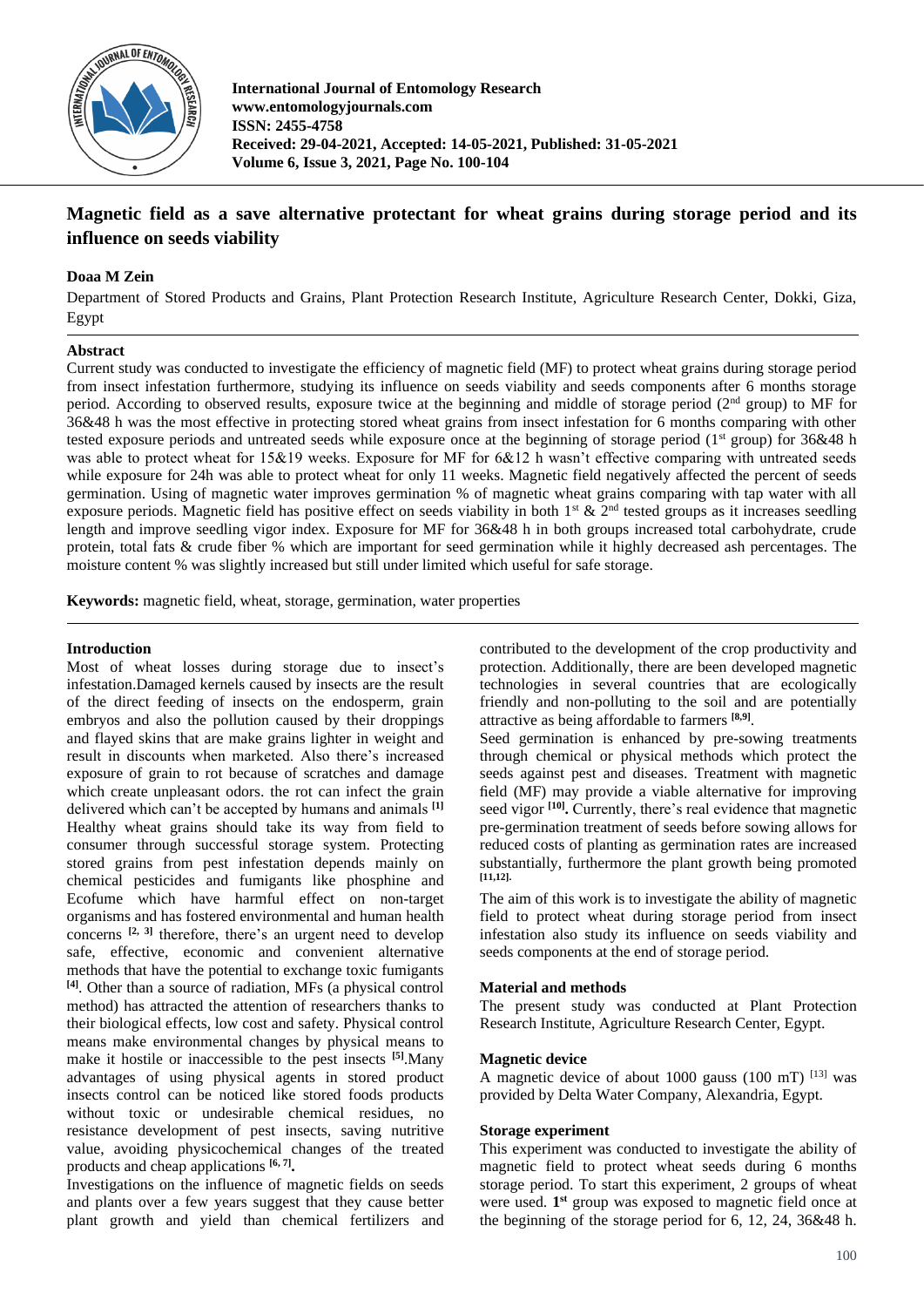**2 nd** group was exposed to magnetic field twice at the beginning of storage period for 6, 12, 24, 36&48 h. and after 3 months for only 36&48 h. 1kg of wheat grains was used for each time exposure. 1kg of untreated grains was used as control group. The experiment was observed weekly to record 1st insect infestation for each treatment.

#### **Seed germination experiment**

Germination experiments were carried out under laboratory conditions. A germination test was performed on the  $1$ <sup>st</sup>  $&2<sup>nd</sup>$ groups magnetized wheat grains after 6 months of storage. For this assay, **<sup>50</sup>** seeds were randomly picked from each treated and untreated groups and placed on 15 cm filter paper inside disposable dishes at the rate of **<sup>10</sup>** seeds per plate. All treatments were arranged in a randomized design with five replicates. Tap and magnetized water was used with the treated and untreated seeds as described in Table 1 at  $22 \pm 2$ <sup>o</sup>C to study the following parameters:

**Germination percentage**: Was calculated 10 days later according to **[14, 15]**

Seedlings length (cm): it was measured of randomly 10 normal seedlings at 10 days after planting in which Root length + Shoot length (cm) measured with measuring tape and their averages were recorded.

Seedling vigor index (SVI): It was calculated according to  $[16]$  as; Vigor index = Germination (%) x Seedling length (Root +Shoot)

**Table 1:** Description of tap and magnetized water used with the treated and untreated seeds

|                     |                       | Untreated seeds Treated seeds 24h Treated seeds 36h once Treated seeds 48h once                              |                   | Treated seeds 36h twice                     | Treated seeds 48h twicw                      |
|---------------------|-----------------------|--------------------------------------------------------------------------------------------------------------|-------------------|---------------------------------------------|----------------------------------------------|
| + tap water         | + tap water           | + tap water                                                                                                  | + tap water       | + tap water                                 | + tap water                                  |
| magnetized<br>water | + magnetized<br>water | Untreated seeds+Treated seeds 24h <br>Treated seeds 36h once   Treated seeds 48h once  <br>+magnetized water | +magnetized water | Treated seeds 36h<br>twice+magnetized water | Treated seeds 48h twice<br>+magnetized water |

A home-made magnetic device was built with neodymium permanent magnets N52 for treating tap water fig. (1) as designed by  $[17]$  which consisted of a series of pairs permanent magnets with north and south poles facing each other, which can be associated alternately. The water to treat passed through a glass cylinder (D=1 in) inserted between the polar pieces in opposition of polarity with MF about 34 mT for 12 h. The magnetic pieces fixed by adhesive tape fig. (2) were perpendicular to the water flow. Each polar piece is the assembling of circular permanent magnets (13 mm diameter and 2mm thick). The various pairs were separated by 5 mm.

**Fig 1:** inverted permanent magnets



**Fig 2:** A home-made magnetic device was built with neodymium permanent magnets N52

### **Seed component analysis**

This experiment was carried out at the Soil, Water and Environment Research Institute to study the effect of magnetic field for 24, 36&48 h exposure on the 2 groups magnetized wheat seed components (moisture, crude fats, crude protein, ash and carbohydrates %) after 6 months of storage. The control seeds were used for comparison.

### **Results and discussion Storage experiment**

| (1 <sup>st</sup> group)<br><b>Exposure time</b> | $1st$ insect<br>infestation | (2 <sup>nd</sup> group)<br><b>Exposure time</b> | $1st$ insect<br>infestation |  |  |  |  |
|-------------------------------------------------|-----------------------------|-------------------------------------------------|-----------------------------|--|--|--|--|
| ctrl                                            | 7 weeks                     | ctrl                                            |                             |  |  |  |  |
| 6 h                                             | 7 weeks                     | 6 h                                             |                             |  |  |  |  |
| 12 <sub>h</sub>                                 | 8 weeks                     | 12 <sub>h</sub>                                 |                             |  |  |  |  |
| 24h                                             | 11 weeks                    | 24h                                             |                             |  |  |  |  |
| 36h                                             | 15 weeks                    | 36h                                             | 24 weeks                    |  |  |  |  |
| 48h                                             | 19 weeks                    | 48 h                                            | 24 weeks                    |  |  |  |  |

**Table 2:** Efficiency of MF in protection of wheat grains from insect infestation during 6 months storage.

1<sup>st</sup> group: treated once with MF 2<sup>nd</sup> group: treated twice with MF

A laboratory experiment was conducted to study the efficiency of MF in the protection of wheat grains from insect infestation during storage.

According to observed results in Table 2, exposure twice at the beginning and middle of storage period  $(2<sup>nd</sup>$  group) to MF for 36&48 h was the most effective in protecting stored wheat grains from insect infestation for 6 months comparing with other tested exposure periods and untreated seeds while exposure once at the beginning of storage period  $(1<sup>st</sup> group)$ for 36&48 h was able to protect wheat for 15&19 weeks.

Exposure for MF for 6&12 h wasn't effective comparing with untreated seeds while exposure for 24 h. was able to protect wheat for only 11 weeks.

These results indicated that MF represented a safe, powerful alternative in protecting stored seeds. A few studies have investigated the efficiency of MF during the storage period. **[18]** used a magnetic field among and between stored grains and seeds for 9 months in which each treatment was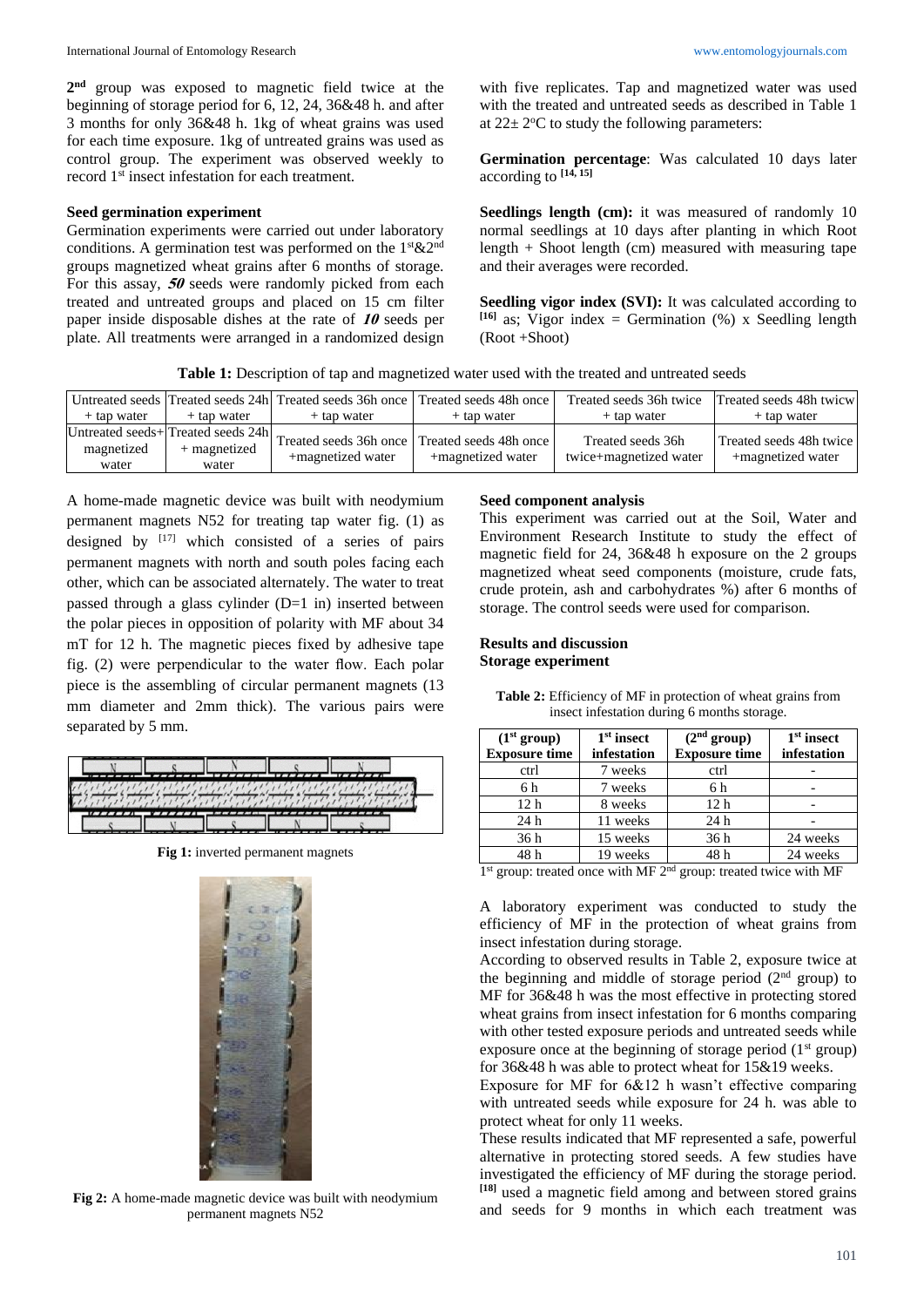provided with 80 similar small magnet pieces. Each magnet was 1.5 cm long with a 14–18 mT magnetic power. These magnets lowered insect and mite infestation by four fold compared to the control seeds. Another study performed by **[19]** recorded that, exposure to 180 mT MF for 48 h was very effective in protecting stored wheat from insect infestation up to 8 months compared to untreated seeds which became infested after 3 months of storage.

### **Seeds viability experiment**

The effect of magnetic field on plant seed germination has been researched over a very broad range of values of magnetic induction. This experiment was conducted to study the effect of tap water and magnetized water on magnetized wheat seeds viability after 6 months storage.

Results in Tables 3&4 showed that magnetic field negatively affected the percent of seeds germination. Using of magnetic water improves germination % of magnetic wheat grains comparing with tap water with all exposure periods. Magnetic field has positive effect on seeds viability in both  $1^{st}$  &  $2^{nd}$  tested groups as it increases seedling length (root & shoot) fig.(3) & fig.(4) also improves seedling vigor index. Similar results have been reported by many other researchers such as a study by **[20]** demonstrated that a magnetic field of 50 Hz, 30 mT, applied on wheat seeds

stimulated the growth of roots and sprouts. **[21]** recorded that, the influence of a magnetic field on wheat germination for magnetic induction is 35, 50 and 80 mT Also 35mT magnetic field has the strongest positive effect and Magnetic fields influence germination in the initial 50h of the process. **[22]** Observed that the application of magnetic field doses of 4 mT and 7 mT promoted germination ratios of bean and wheat seeds. **[23]** Reported that the root length of wheat seeds increases by 10 % and the radicle length of the wheat seeds plantlets increases by 14 % at 50 mT/0.5h compared with the control. **[24]** Concluded that magnetic treatment improves the germination rate of triticale seeds. In general, most of the triticale seeds parameters recorded with all tested doses were better than control values. In addition, seedlings from magnetically treated seeds grew taller than the control. **[25]** Found that magnetic field positively affected all germination parameters (seed germination %, seed and seedling vigor traits) compared to untreated seeds. **[26]** Reported that 125 mT magnetic field has positive effect on percentage and rate of germination in rice, wheat, maize and barley seeds **[19]** . Recorded that exposure to 180 mT magnetic field for 48 h had no negative effect on seeds germination (%) after 8 months storage. also, the germination (%) was accelerated by 6 h compared to nonmagnetic seeds.

**Table 3:** Effect of magnetic field treatments (1<sup>st</sup> group) on germination %, seedling length (SL) and seedling vigor index (SVI) of wheat.

| Treatment      |                          |              |     |              | Group 1 (magnetized once)<br>$ Ctrl+ TW $ Ctrl+ MW |        |     |      |               |                            |      |      |          |          |          |          |      |
|----------------|--------------------------|--------------|-----|--------------|----------------------------------------------------|--------|-----|------|---------------|----------------------------|------|------|----------|----------|----------|----------|------|
|                |                          |              |     |              |                                                    |        |     |      |               | $24h+TW$ $24h+MW$ $36h+TW$ |      |      | $36h+MW$ | $48h+TW$ |          | $48h+MW$ |      |
| Mean Germ. (%) |                          |              | 100 | 100          |                                                    | 96     |     | 98   |               | 96                         |      | 98   |          | 92       |          | 94       |      |
| Mean SL        | Mean Shoot length $(cm)$ |              | 6   |              | 6.5                                                | $\sim$ | 5.5 | 12.4 | 5.8           | 12.7                       | 10.9 | 122  | 5.9      | 12       | <u>.</u> | $\sim$   |      |
| (cm)           | Mean Root length(cm)     | Ħ            |     |              | ے . د                                              | 11.0   | 6.3 |      | $0.6^{\circ}$ |                            |      |      | 7.4      |          | 6.8      |          | ر. . |
| <b>SVI</b>     |                          | 16.4<br>14.4 |     | 17.1<br>14.6 |                                                    | 14.6   |     | l7.8 |               |                            |      | 16.8 |          |          |          |          |      |

**Table 4:** Effect of magnetic field treatments (2<sup>nd</sup> group) on germination %, seedling length (SL) and seedling vigor index (SVI) of wheat.

| Treatment      |                       | $Ctrl+TW$  |  | Ctrl+ MW |               | Group 2 (magnetized twice) |     |          |                     |      |               |                  |     |
|----------------|-----------------------|------------|--|----------|---------------|----------------------------|-----|----------|---------------------|------|---------------|------------------|-----|
|                |                       |            |  |          |               | $36h+TW$                   |     | $36h+MW$ |                     |      |               | 48h+TW   48h+ MW |     |
| Mean Germ. (%) |                       | 100<br>100 |  | 98       |               | 100                        |     | 96       |                     | 98   |               |                  |     |
| Mean $SL$ (cm) | Mean Shoot length(cm) |            |  | 11.7     | $6.5^{\circ}$ | 12.6                       | O   | 13.8     | 6.2                 |      |               | 12.4             | 6.3 |
|                | Mean Root length(cm)  |            |  |          | 50<br>ے . د   |                            | 6.6 |          | $\mathbf{r}$<br>1.6 |      | $5.6^{\circ}$ |                  | 6.1 |
| SVI            |                       | 14.4       |  | 16.4     |               | 15.7                       |     | 18.2     |                     | 13.9 |               | 16.6             |     |

TW: tap water MW: magnetic water



**Fig 3:** effect of Magnetic Water (MW) and Tap Water (TW) on root length of 1st group magnetized wheat seeds



**Fig 4:** effect of Magnetic Water (MW) and Tap Water (TW) on root length of 2nd group magnetized wheat seeds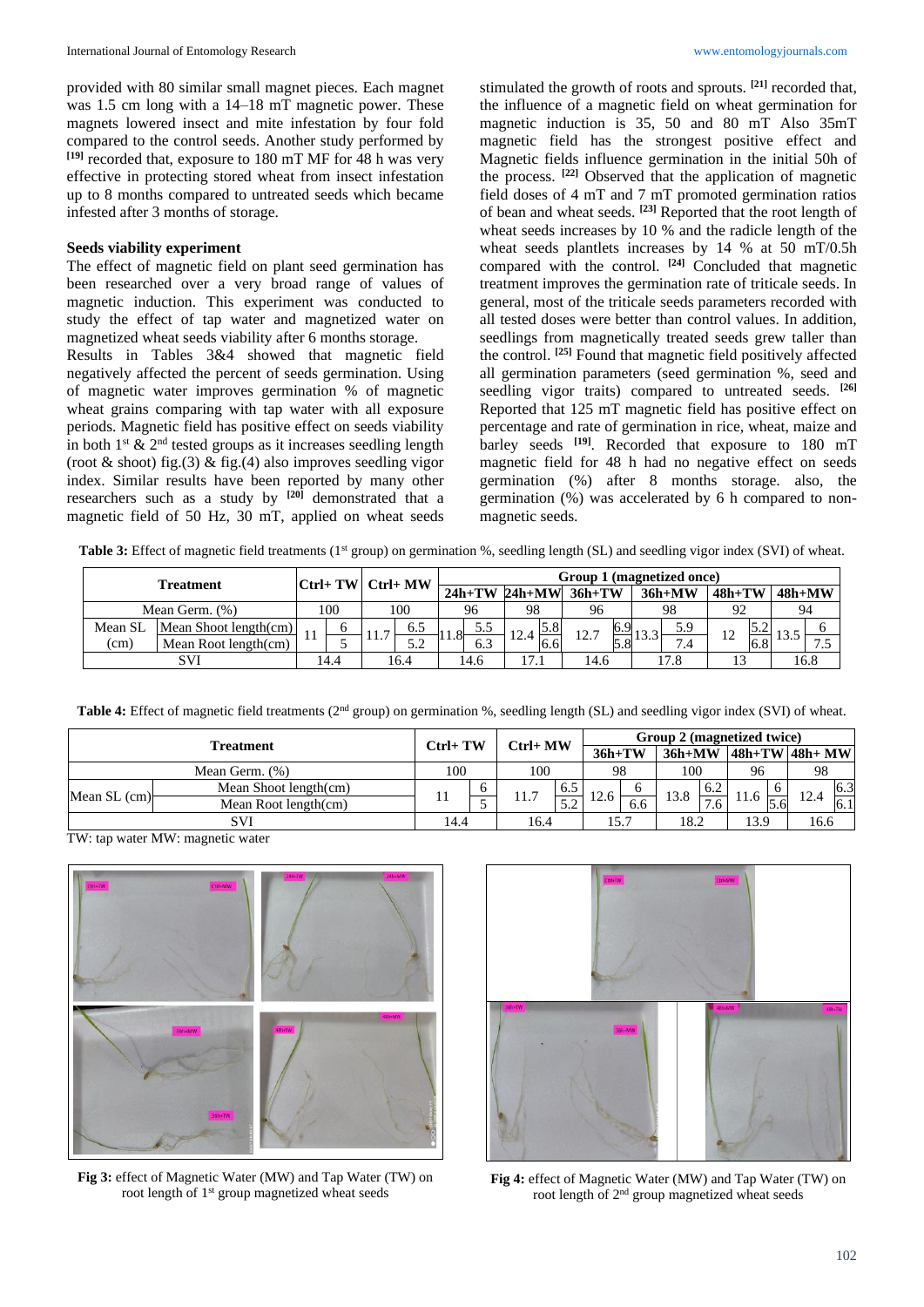# **Seeds components analysis**

| Content %     |         |       | Group 1 (magnetized once) |       | Group 2 (magnetized twice) |       |  |  |  |  |  |  |
|---------------|---------|-------|---------------------------|-------|----------------------------|-------|--|--|--|--|--|--|
|               | Control | 24h   | 36 h                      | 48 h  | 36 h                       | 48 h  |  |  |  |  |  |  |
| Moisture      | 10.26   | 10.18 | 10.87                     | 11.41 | 11.06                      | 11.48 |  |  |  |  |  |  |
| Protein       | 10.93   | 11.23 | 11.66                     | 11.89 | 12.03                      | 12.10 |  |  |  |  |  |  |
| Fat           | 2.33    | 2.16  | 2.64                      | 2.73  | 2.51                       | 2.78  |  |  |  |  |  |  |
| Fiber         | 3.68    | 3.41  | 4.16                      | 4.22  | 4.37                       | 4.51  |  |  |  |  |  |  |
| Carbohydrates | 70.67   | 71.90 | 72.18                     | 72.63 | 72.57                      | 72.93 |  |  |  |  |  |  |
| Ash           | 5.81    | 4.53  | 2.65                      | 1.34  | 1.83                       | 0.71  |  |  |  |  |  |  |

**Table 5:** Effect of magnetic field on wheat seed components after 6 months storage

The effect of MF after 6 months storage on means of wheat grains components treated once for 24, 36&48 h and twice for 36&48h including moisture content, crude fats, crude protein, ash and carbohydrates percentages are shown in Table 5. Control seeds were used for comparison.

Results showed that exposure for MF for 36&48 h in both groups increased total carbohydrate, crude protein, total fats & crude fiber % which are important for seed germination while it highly decreased ash percentages. The moisture content % was slightly increased but still under limited which useful for safe storage. Based on certification standards it is recommended that for good quality, long duration storage, prior to storage, the seeds should not have moisture content above 14 or below 5% **[27] .** Seeds stored at moisture content above 14% begin to exhibit increased respiration, heating and fungal invasion that destroy seed viability more rapidly while below 5% causes seed deterioration. **[23]** Reported that the protein percentage of the wheat seeds increase by 8 % at a dose rate of 50 mT/0.5h compared with the control. **[25]** recorded that, exposure wheat seeds for 60 mT MF slightly increase moisture content (%) and total carbohydrate (%) while slightly decrease crude protein (%), total fats (%) and crude fiber (%) after 12h exposure. **[19]** Recorded that, exposure of wheat seeds to180 mT MF for 48 h caused a slight increase in the percent of total carbohydrate, crude protein and ash while slightly decrease the percent of moisture, total fats and crude fiber after 8 months of storage.

# **Conclusion**

Exposed wheat grains for 36h magnetic field at the beginning and middle of storage period is sufficient to protect grains from insect infestation without affecting seeds germination% also improves seeds viability when used magnetic water with magnetic seeds.

# **Acknowledgements**

I would like to express my appreciation to Delta Water Company for their cooperation and providing the magnetic apparatus to perform this study.

# **References**

- 1. Ismail AY. Stored grain pests. College of Education/University of Mosul, Iraq, 2014, 24-25.
- 2. Subramanyam B, Hagstrum DW. Resistance measurement and management. In: "Integrated Management of Insects in Stored Products" (Subramanyam B., Hagstrum D.W., eds.). Marcel Dekker, New York, 1995, 331-397.
- 3. White ND, Leesch JG. Chemical control. In: "Integrated Management of Insects in Stored Products" (B. Subramanyam, D.W. Hagstrum, eds.). Marcel

Dekker, New York. 1995, 287-330.

- 4. Ahvaz A, Albayrak S, Karaborklu S. Gamma radiation sensitivity of the eggs, larvae and pupae of Indian meal moth Plodiai nterpunctella (Hu¨bner) (Lepidoptera:Pyralidae). Pest Management Science,2008:64:505-512.
- 5. Abd El-Aziz SE. Control Strategies of Stored Product Pests. Journal of Entomology,2011:8:101-122.
- 6. Ahmed M. Disinfestations of stored grains pulses dried fruits and nuts and other dried foods, in food irradiation principles and applications, ed. by Molins R. John Wiley & Sons, Inc., New York, USA, 2001, 77-112.
- 7. Zhao S, Qiu C, Xiong S, Cheng X. A thermal lethal model of rice weevils subjected to microwave irradiation. Journal of Plant Protection Research,2007:43(4):430-434.
- 8. Liboff, AR, McLeod BR, Smith SD. Method and Apparatus for Controlling Plant Growth. USPatent 5077934.htt p://www.freepatents online.com/ 507 7934. Html, 1992
- 9. Katsen, A, Dat T, Yogev Y, Prilutsky A. Method and Devices for Treatment of aBiological Material with a Magnetic Field. USP atent6539664 http: //www.freepatents online.com /6539664. Html, 2003
- 10. Kataria, S, Jain M. Magnetopriming Alleviates Adverse Effects of Abiotic Stressesin Plants. In Plant Tolerance to Environmental Stress, 1sted.; Roleof, phytopro tectants;Hasanuzzaman,M.,Fujita,M.,Oku,H.,Islam,T.M .,Eds.;CRCPress:BocaRaton,FL,USA, 2019, 427-442.
- 11. Mahajan TS, Pandey O P. Magnetic-time model at offseason germination. Int. Agrophys,2014:28:57-62.
- 12. Menegatti RD, Deoliveira LO, Dacosta ÁVL, Braga EJB, Bianchi VJ. Magnetic field and gibberelic acid as pregermination treatments of passion fruit seeds. Ciência Agrícola RioLargo,2019:17:15-22.
- 13. Tartoura EAA, El-Waraky YBA, El-Gamily EE. The Impact of Irrigation Regime in Different Growth Stages and Irrigation with Magnetized Water on Vegetative Growth Characteristics and Leaf Chemical Constituents of Cowpea. J. of Plant Production, Mansoura Univ,2020:11(10):975-982.
- 14. Ileke KD, Oni MO. Toxicity of some plant powders to maize weevil, Sitophilus zeamais (Motschulsky) (Coleoptera: Curculionidae) on stored wheat grains (Triticum aestivum). African Journal of Agriculture Research,2011:6:3043-3048.
- 15. Ojiako FO, Cliord AGU, Ahuchaogu M, Chistopher E. Potentiality of Moringa oleifera Lam. extracts in the control of some eld – store insect pests of cowpea. Inter-national Journal of Agronomy and Plant Production,2013:4(S):3537-3542.
- 16. Abdul-Baki, AA, Anderson JD. Vigour determination